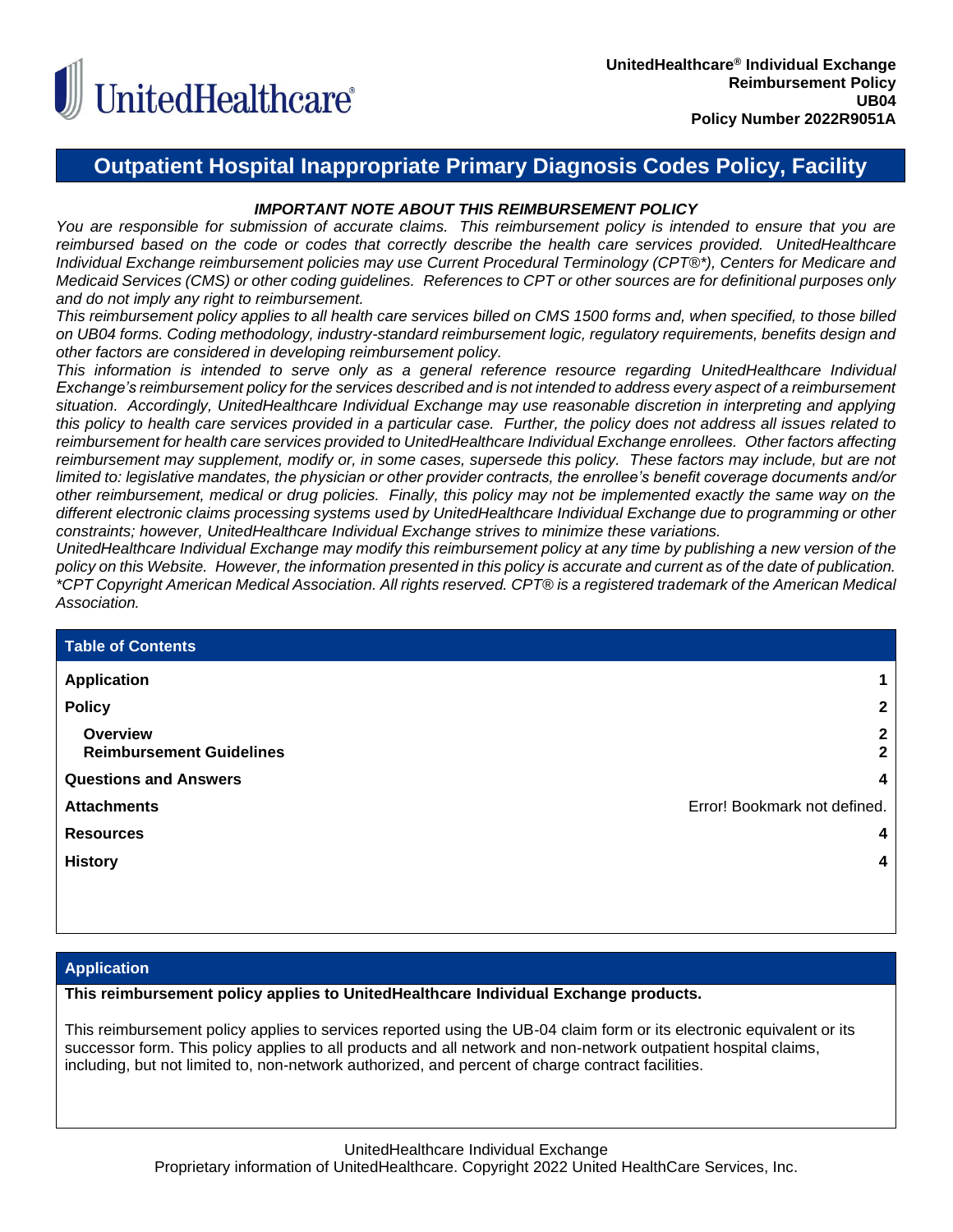

### **Applicable States:**

This reimbursement policy only applies to the states of Alabama, Arizona, Florida, Georgia, Illinois, Louisiana, Maryland, Michigan, North Carolina, Oklahoma, Tennessee, Texas, Virginia and Washington.

## <span id="page-1-0"></span>**Policy**

#### <span id="page-1-1"></span>**Overview**

The International Classification of Diseases, 10th Revision, Clinical Modification (ICD-10-CM) Official Guidelines for Coding and Reporting, developed through a collaboration of The Centers for Medicare and Medicaid Services (CMS), the National Center for Health Statistics (NCHS), and the Department of Health and Human Services (HHS), provides clear direction on the coding and sequencing of diagnosis codes. Utilizing the ICD-10-CM Official Guidelines for Coding and Reporting, this policy identifies diagnosis codes, which should never be billed as primary on an outpatient hospital (UB-04) claim form or its electronic equivalent.

#### <span id="page-1-2"></span>**Reimbursement Guidelines**

UnitedHealthcare Individual Exchange will deny claims where an inappropriate diagnosis is in box 67 on a UB-04 claim form or its electronic equivalent. When a code on the Inappropriate Primary Diagnosis List is listed as the primary diagnosis on the claim form, the claim will be denied.

#### **Inappropriate Primary Diagnosis Codes Determination**

The following criteria, used to determine codes that are added to the Inappropriate Primary Diagnosis Codes list, are sourced to the Official ICD-10-CM Guidelines for Coding and Reporting, which govern the use of specific codes:

### **Manifestation codes**

• Manifestation codes cannot be reported as first-listed or principal diagnoses. In most cases the manifestation codes will include the verbiage, "in diseases classified elsewhere."

### **"Code first" notes when not a manifestation code**

• "Code first" notes occur with certain codes that are not specifically manifestation codes but may be due to an underlying cause. When a "code first" note is present which is caused by an underlying condition, the underlying condition is to be sequenced first, if known.

#### **Sequela codes**

• Coding of sequela generally requires two codes sequenced with the condition or nature of the sequela first and the sequela code second. Exceptions to this guideline are those instances where the code for the sequela is followed by a manifestation code identified in the tabular list and title, or the sequela code has been expanded at the fourth, fifth or sixth characters to include the manifestation(s).

### **Malignant neoplasm associated with transplanted organ**

• A malignant neoplasm of a transplanted organ should be coded as a transplant complication. Assign first the appropriate code for complications of transplanted organs and tissue (category T86), followed by code C80.2, Malignant neoplasm associated with transplanted organ.

### **Conditions due to external or toxic agents**

• For any conditions which have been caused by external or toxic agents, assign first the appropriate code for the external or toxic agent (category T51-T65), followed by the condition.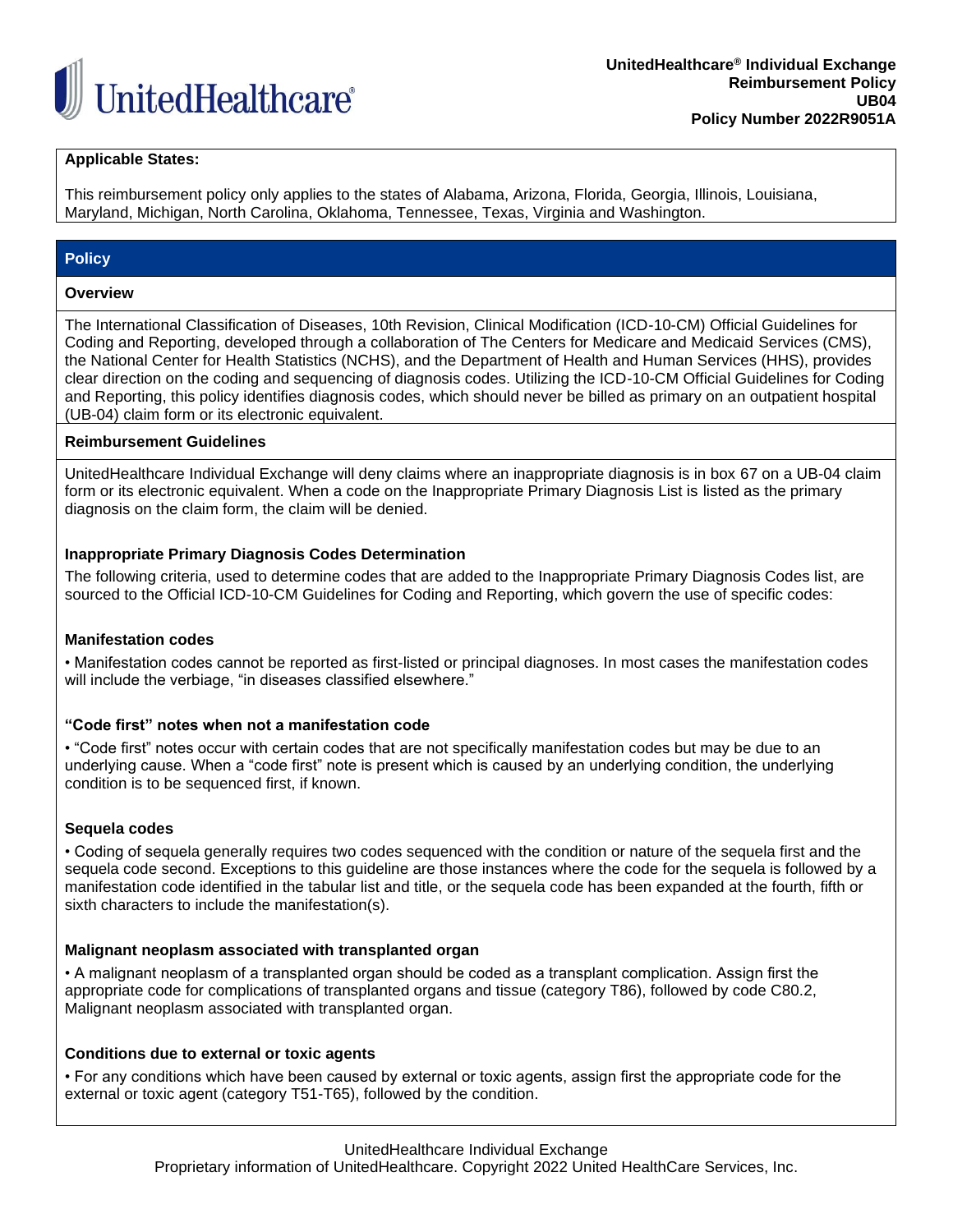

# **Gout (Category M1A - M10)**

• For lead-induced gout and lead-induced chronic gout, code first toxic effects of lead and its compounds (Category T56.0).

• For gout and chronic gout due to renal impairment, code first associated renal disease.

• For other secondary gout and other secondary chronic gout, code first associated condition.

## **Symptoms and signs specifically associated with systemic inflammation and infection (Category R65)**

• When systemic inflammatory response syndrome (SIRS) is present with a noninfectious condition and no subsequent infection is present, assign first the appropriate code for the underlying condition, followed by a code from Category R65.1, SIRS of non-infectious origin.

• Severe sepsis requires a code for the underlying systemic infection be sequenced first, followed by a code from category R65.2, Severe sepsis.

## **Burns and corrosions of external body surfaces specified by site, or those confined to eye and internal organs (Category T20-T28**)

• For corrosion burns of external body surfaces specified by site or those confined to eye and internal organs, assign first the appropriate code for the chemical and intent (Category T51-T65), followed by the corrosion burn code. Noncorrosion burns may be sequenced first.

## **Poisoning by, adverse effects of and underdosing of drugs, medicaments and biological substances (Category T36-T50)**

• For adverse effects of drugs, medicaments and biological substances, assign first the appropriate code for the nature of the adverse effect, followed by the appropriate code for the adverse effect of the drug (Category T36-T50).

- Codes for underdosing (Category T36-T50) should never be assigned as principal or first-listed diagnosis codes.
- Codes for poisoning (Category T36-T50) may be sequenced first.

# **External causes of morbidity (Category V00-Y99)**

• The external cause of morbidity codes should never be sequenced as the first-listed or principal diagnosis, as they are intended only to provide data for injury research and evaluation of injury prevention strategies.

# **Factors influencing health status (Category of codes beginning with Z)**

• Codes Z15.03-Z15.09, Z15.81, Z15.89, Genetic susceptibility to malignant neoplasms and other disease. These codes should only be reported as secondary diagnoses.

- Category Z16, Resistance to antimicrobial drugs. Sequence the infection code first.
- Category Z17, Estrogen receptor status. Sequence the malignant neoplasm of breast code first.
- Category Z19, Hormone sensitivity malignancy status. Sequence the malignant neoplasm code first.

• Code Z33.1, Pregnant state. This code is a secondary code only for use when the pregnancy is in no way complicating the reason for visit. Otherwise, a code from the obstetric chapter is required.

• Category Z37, Outcome of Delivery. The outcome of delivery (Category Z37) should be included on all maternal delivery records and it is always sequenced as a secondary code.

• Category Z3A, Weeks of gestation. Sequence first complications of pregnancy, childbirth, and the puerperium (O00- O9A), followed by a code from Category Z3A to identify the specific week of the pregnancy.

• Z55-Z65, Persons with potential health hazards related to socioeconomic and psychosocial circumstances. These codes should only be reported as secondary diagnoses.

• Category Z68, Body Mass Index (BMI). The BMI codes should only be reported as secondary diagnoses.

• Category Z91.12, Patient's intentional underdosing of medication regimen. Sequence the underdosing of medication (T36-T50) first.